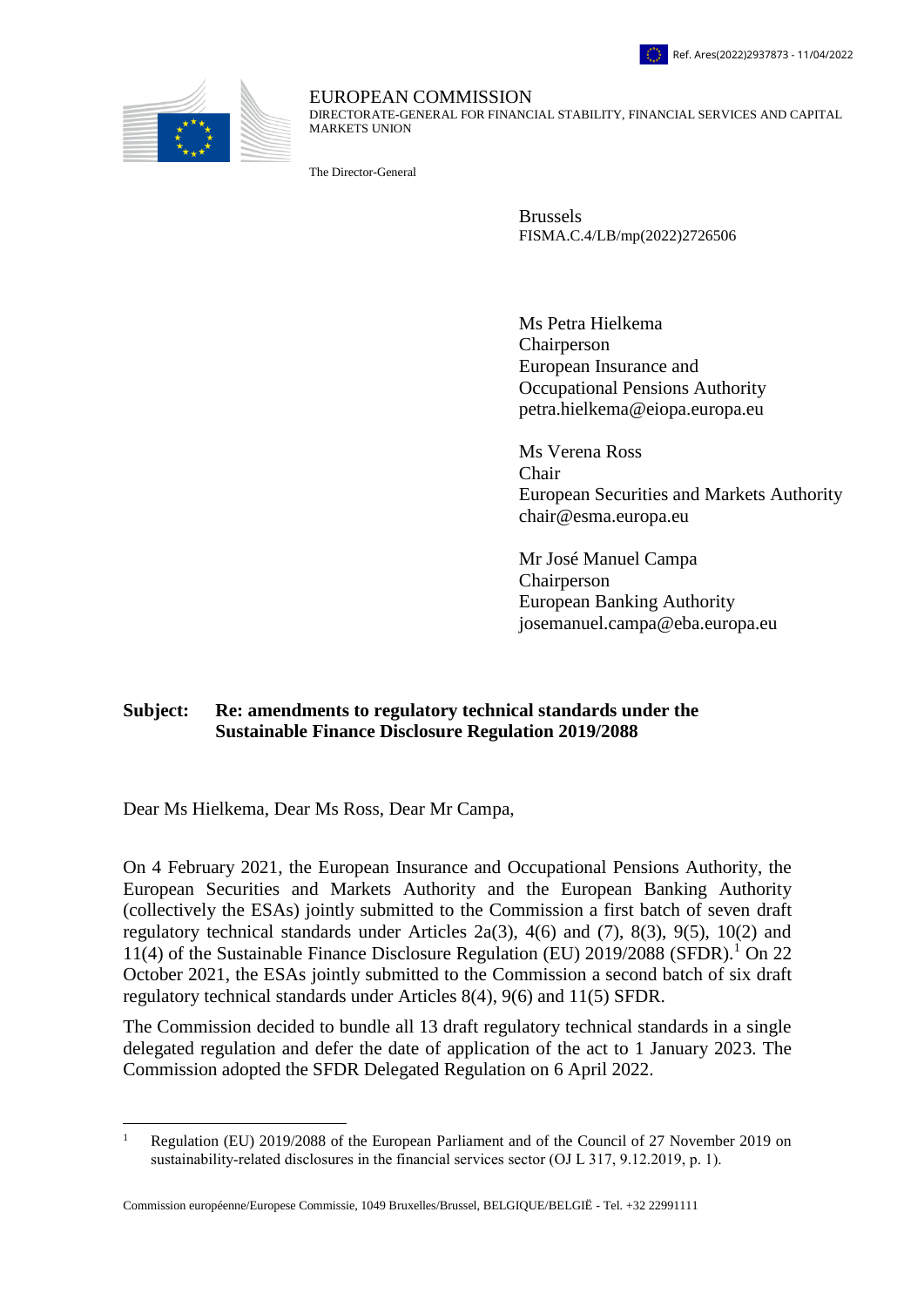The Commission recognises that developments in a novel and fast evolving area like sustainable finance disclosures will require regular adaptions of the regulatory technical standards to reflect increased demand for high quality sustainability-related information and to further promote supervisory convergence.

This is why the Commission announced in the Strategy for Financing the Transition to a Sustainable Economy (the Strategy)<sup>2</sup> the review of the regulatory technical standards to cater for the increased request for transparency in areas that extend beyond the environment. The Commission also announced in the Strategy, by referring to the SFDR regulatory technical standards, its aim to strengthen the disclosure and effectiveness of decarbonisation actions by financial market participants for all financial products.

The Commission therefore needs to make amendments to the SFDR Delegated Regulation based on new regulatory technical standards. If the Commission does not adopt such amendments, several areas in the SFDR Delegated Regulation might risk, if not adjusted, not to appropriately reflect the new factual and regulatory situation.

## **1. Principal adverse impacts indicators**

The review and revision of the regulatory technical standards laid down in the SFDR Delegated Regulation should aim at broadening the disclosure framework and addressing the main technical issues that have emerged since the SFDR was originally agreed, which concern **sustainability indicators in relation to adverse impacts** as **referred to in Article 4(6) and (7) SFDR.** 

We invite the ESAs to (1) streamline and develop further the regulatory framework, (2) consider extending the lists of universal indicators for principal adverse impacts, as well as other indicators, and (3) refine the content of all the indicators for adverse impacts and their respective definitions, applicable methodologies, metrics and presentation.

A guiding principle for amendments to the regulatory technical standards should be to reduce the risk of 'false certainty' and potential 'safeguards washing' by requiring wellsubstantiated evidence that investments align with the safeguards, and that implementation and application efforts do take place. At the same time, these amended regulatory technical standards should be carefully calibrated so that disclosures based on these indicators are proportionate and feasible for financial market participants.

The ESAs should inform their changes to the technical regulatory standards with the results of the stocktaking for the annual report envisaged in Article 18 SFDR and with the Q&As adopted by the ESAs on the practical application of standards. The ESAs should seek input from the European Environment Agency and the Joint Research Centre of the European Commission, and, where suitable, from decentralised agencies, such as the EU Agency for Fundamental Rights, the European Labour Authority, the European Foundation for Living and Working Conditions, the European Agency for Safety and Health at Work, the European Institute for Gender Equality, the European Maritime Safety Agency.

## **2. Transparency by financial products**

We invite the ESAs to jointly propose amendments to regulatory technical standards laid down in the SFDR Delegated Regulation in relation to the **information provided in relation to financial products in pre-contractual documents, on websites, and in** 

 $\overline{a}$ <sup>2</sup> Communication from the Commission to the European Parliament, the Council, the European Economic and Social Committee and the Committee of the Regions, Strategy for Financing the Transition to a Sustainable Economy (COM(2021) 390 final).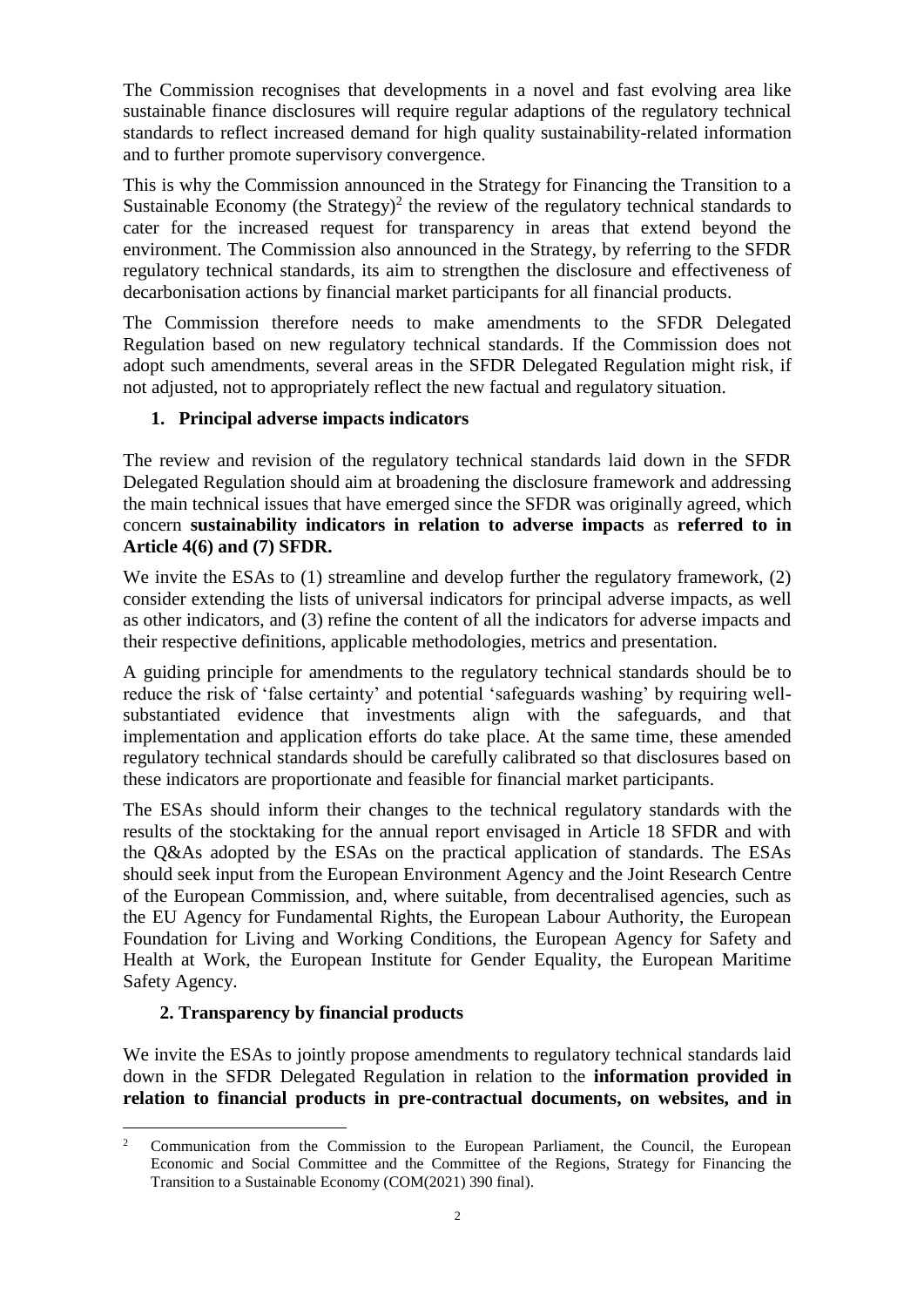**periodic reports on decarbonisation targets, including intermediary targets and milestones, where relevant, and actions pursued**. The ESAs should also consider whether **the provisions in regulatory technical standards regarding financial products referred to in Article 5 and 6 of the Taxonomy Regulation sufficiently address the disclosure and information on environmentally sustainable economic activities**.

We invite the ESAs to propose amendments to regulatory technical standards on precontractual and periodic documents or information referred to in Article 6(3) and Article 11(2) SFDR and on website product disclosures referred to in Article 10(1) SFDR for financial products referred to in Article 8(1) to (2a) SFDR and in Article 9(1) to (4a) SFDR.

We invite the ESAs to jointly submit the draft regulatory technical standards amending the regulatory technical standards laid down in the SFDR Delegated Regulation, at the earliest opportunity, and at the latest **within a period of 12 months** following the receipt of this letter. The ESAs should use mandates to develop draft regulatory technical standards in accordance with Articles 4(6) and (7), 8(3), 8(4), 9(5), 9(6), 10(2), 11(4) and 11(5) SFDR in conjunction with Articles 10 of the ESAs Founding Regulations, $3$  and, where necessary, Article 2a(3) SFDR. In developing these amending draft regulatory technical standards, we invite the ESAs to fully reflect the principle of proportionality in line with Article 5 of the Treaty on European Union.

We would like to express our gratitude for the outstanding work on this complex matter during the last years. The SFDR and the regulatory technical standards constitute a building block of the European Sustainable Finance Agenda. We therefore continue to count on your collective efforts to deliver another important piece of the regulatory framework.

Yours sincerely,

Electronically signed

John BERRIGAN

Contacts:

BORTEL Lukas, tel. +32 229-61469, Lukas.BORTEL@ec.europa.eu VESPRO Cristina, tel. +32 229-52980, Cristina.VESPRO@ec.europa.eu

 $\overline{3}$ <sup>3</sup> Regulation (EU) No 1093/2010 of the European Parliament and of the Council of 24 November 2010 establishing a European Supervisory Authority (European Banking Authority), amending Decision No 716/2009/EC and repealing Commission Decision 2009/78/EC (OJ L 331, 15.12.2010, p. 12), Regulation (EU) No 1094/2010 of the European Parliament and of the Council of 24 November 2010 establishing a European Supervisory Authority (European Insurance and Occupational Pensions Authority), amending Decision No 716/2009/EC and repealing Commission Decision 2009/79/EC (OJ L 331, 15.12.2010, p. 48), Regulation (EU) No 1095/2010 of the European Parliament and of the Council of 24 November 2010 establishing a European Supervisory Authority (European Securities and Markets Authority), amending Decision No 716/2009/EC and repealing Commission Decision 2009/77/EC (OJ L 331, 15.12.2010, p. 84).